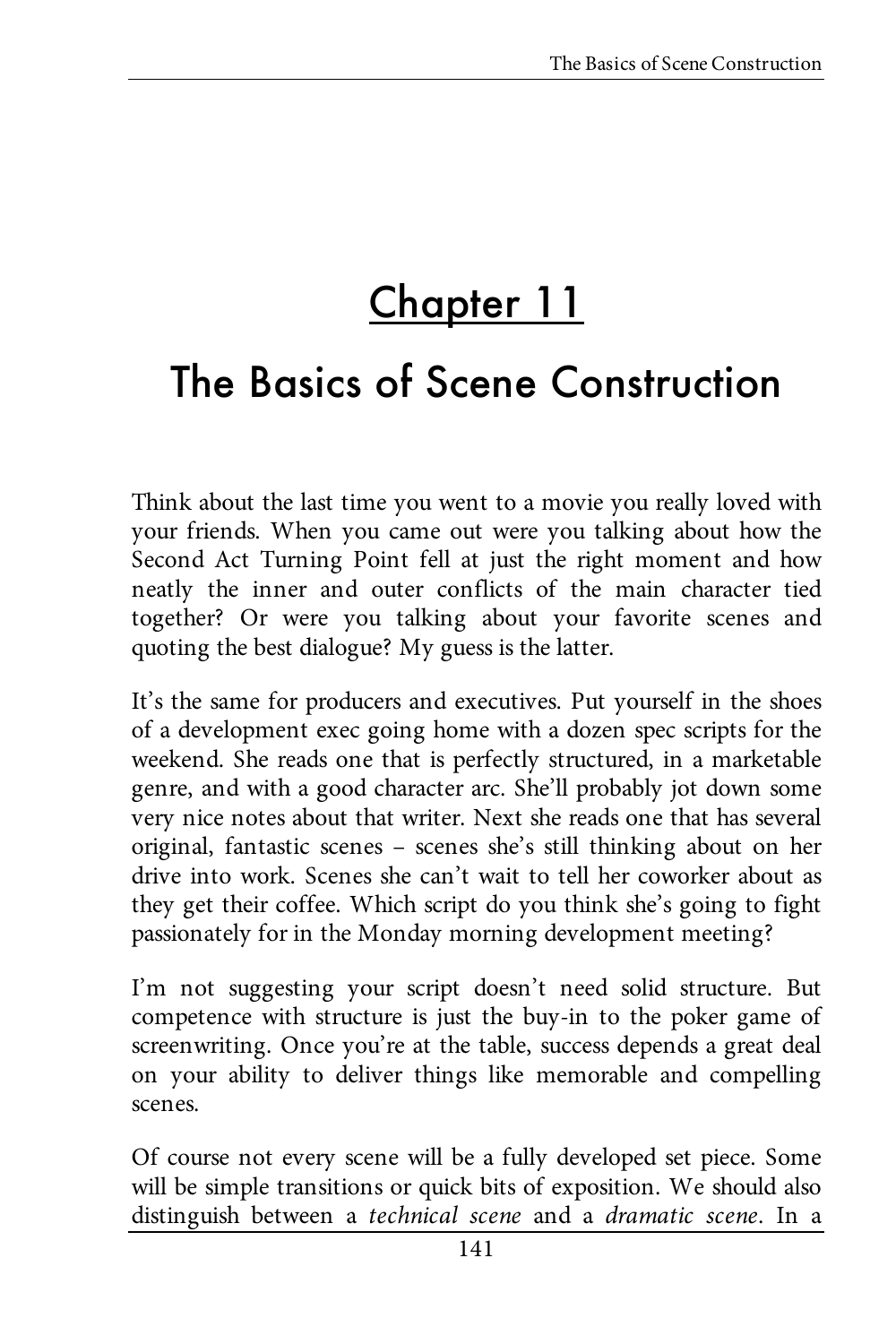screenplay, a technical scene is defined by a slug line. You use a new slug line any time you change location or there is a time jump. This is so the production team can organize the shoot – shooting all of the scenes that take place in each location together. (See the Appendix for a guide to screenplay format.)

But for our purposes we're more concerned with dramatic scenes – scenes that are a single unit of dramatic action. They may be made up of multiple technical scenes, such as a car chase that ranges throughout the city, but is still just a single event in the story. More rarely, you may have multiple dramatic scenes that take place within a single technical scene. For this section of the book, when I use the word "scene" I'm talking about a dramatic scene.

So what makes a good scene? It's much the same things that make a good film – a character who wants something, obstacles to that goal, stakes, twists and turns. A good dramatic scene ought to be a miniature story in its own right. Scenes can follow the principles of three-act structure. They can have a Midpoint where the character achieves a measure of success, and then an Act Two Turning Point where all hope is lost (if the character is to fail at the end – reverse it if they are to succeed). Scenes don't have to follow that structure, but if you are having trouble developing a scene, it can help to think of it that way.

I don't believe in over-planning scenes. That risks creating wooden dialogue or characters acting to fulfill plot points. I like to keep a little spontaneity in the process. But just typing the first thing that pops into your head tends to result in underdeveloped scenes that move too linearly to the story goal and are filled with clichés.

You will have undoubtedly considered many of the concepts I will discuss in this chapter during the outlining phase. When it comes time to actually write the first draft of a scene, take a little time to brainstorm some more ideas for what could happen. Start by reminding yourself what the purpose of the scene is in the film: Is it a major plot point? The introduction of a character? A story revelation? A character revelation? A scene of preparation? A scene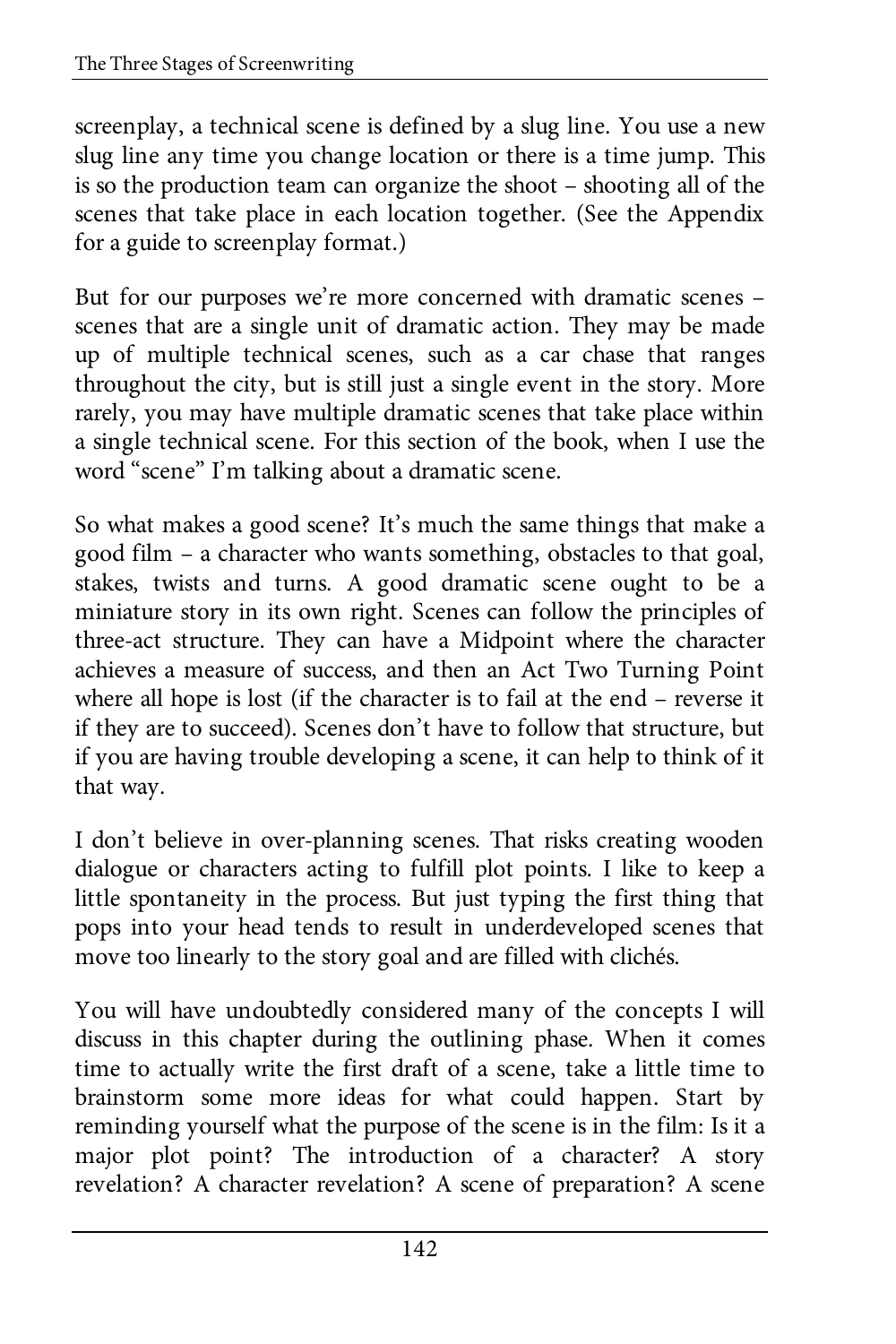of aftermath? Exposition? Of course, it may be more than one of these – *should* be more than one, most often.

#### Whose Scene Is It?

Next, identify the main character of the scene. This is not necessarily the main character of the movie, even if that main character is in the scene (though the main character of the movie ought to also be the main character of most of the scenes). The main character of the scene is the person whose goal within the scene makes the drama happen. What does this character want?

Now ask what the character is actively doing to get what they want. This action could be in the form of dialogue, of course. The character could be seducing or deceiving or threatening the other characters – that's still active. But the thing the character is doing to achieve their goal is what will drive the scene forward.

Often in good scenes, the character starts doing one thing to achieving their goal, but that approach fails. They reach a moment where they realize they are going to have to try harder. They shift tactics, up their game. More on these "try harder" moments in a bit.

### **Obstacles**

Drama is conflict.

It's a famous saying. Conflict comes from a character having difficulty getting what they want – in other words, obstacles. The obstacles may be internal or external. A character who wants to retrieve treasure from a cave but can't go in because he's claustrophobic faces an internal obstacle. A character who wants to retrieve treasure from a cave but can't go in because an enemy is guarding the entrance faces an external obstacle. Some scenes have both internal and external obstacles.

Ideally, the challenge facing the character should escalate. Sometimes this comes from the obstacle growing – the claustrophobic character summons the courage to enter the cave, only to find it narrows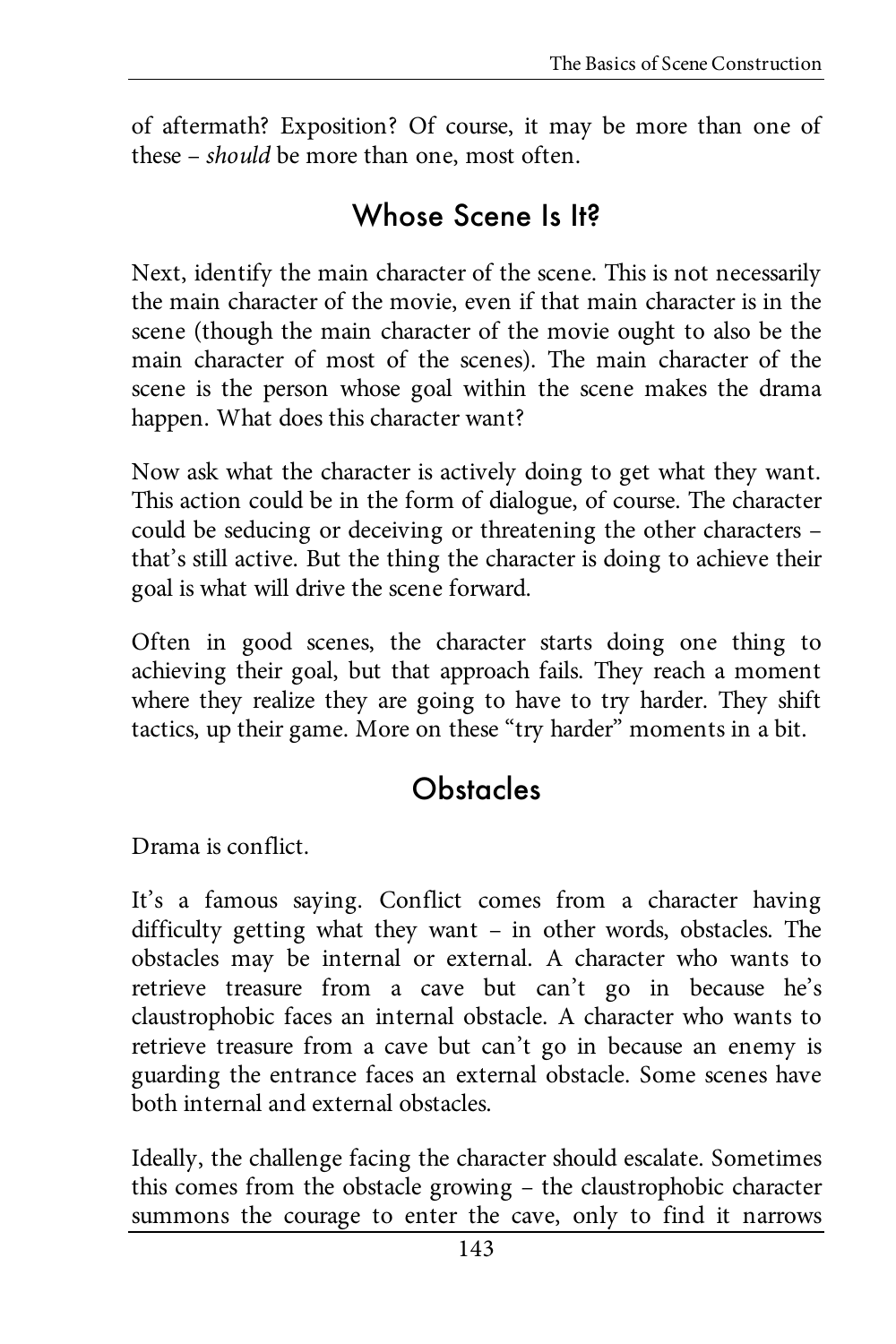before he reaches the treasure. More often, other obstacles come in to interfere.

One approach to escalating obstacles is the "out-of-the-frying-paninto-the-fire" technique. The character overcomes one challenge only to find he's facing an even greater challenge.

The scene in *The Matrix* where Neo, Morpheus, and their team are trying to exit the Matrix after visiting the Oracle demonstrates this. The trouble begins when Neo has déjà vu. The others realize this means the Agents are changing something and our heroes have been found out. Their exit is cut off. They escape this trap by climbing into the wet wall (a vertical crawlspace).

However, this plan goes awry when Cypher sneezes and Agent Smith appears. Morpheus leaps through the wall to fight Smith, sacrificing himself so Neo can escape.

But then when Neo and his pals reach their back-up exit from the Matrix, they discover that Cypher has betrayed them. Back on the ship, he begins unplugging the team one by one, killing them. In this sequence, every time the team has escaped one trap, they find themselves in even greater peril.

Just remember, we want the character to overcome the obstacles through their actions. Deus ex machina endings are no more satisfying for scenes than they are for the whole story.

## Scenes That Lack Obvious Conflict

Sometimes, the conflict of a scene is obvious – a cop trying to catch a fleeing criminal, a teenager trying to convince his father to let him go to a party, a wife confronting her husband about lipstick on his collar. But you'll find that not every scene you need in your story suggests such obvious drama.

If you are having trouble finding the conflict in a scene, look to what the characters want. Give two characters mutually exclusive goals. The characters don't have to fight. They don't have to dislike each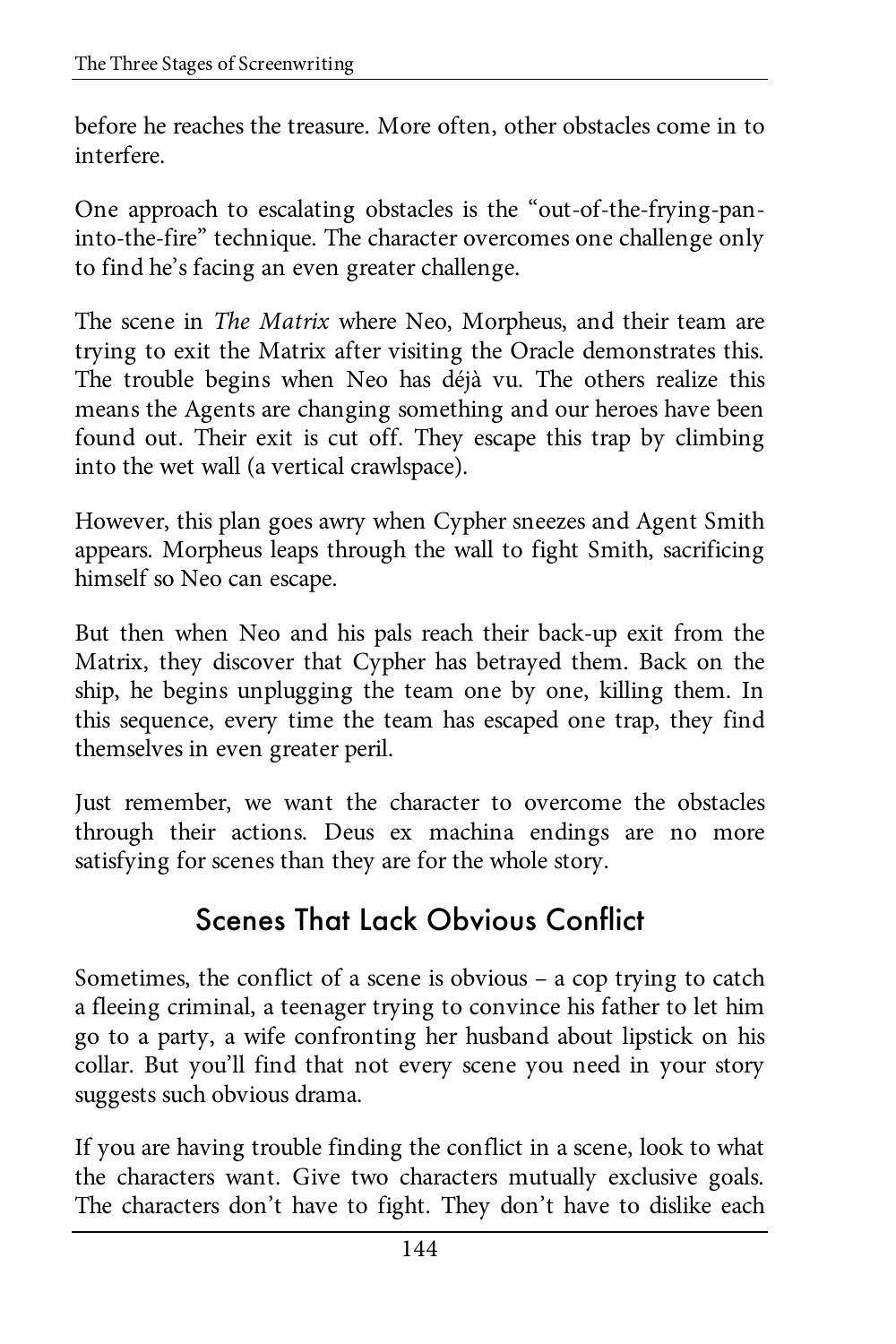other. But if they each want something that interferes with what the other wants, you will have conflict.

Imagine you have to write a scene showing the first blush of romance between two characters on a date. How do you inject conflict into the scene? The obvious approach would be to have the characters argue about something. But that would work against the larger purpose of showing these characters falling in love.

A better solution might be to introduce some kind of outside source of conflict. An annoying waiter, perhaps, or a food allergy. This might work okay if the tone of the story is fairly broad.

But a more sophisticated approach would be to inject conflict on a subtextual level, using each character's goals to create obstacles for the other one. If you find a scene is coming off dramatically flat, try giving your characters stronger goals. Some goals that might fit in a dinner date scene would be:

- To get her to go home with me
- To test him
- To get control of the relationship
- To confess to emotional baggage
- To hide emotional baggage
- To prove my maturity
- To make him work for it
- To stall him
- To impress her

You don't have to pick goals that are diametrically opposed to get conflict, and you don't have to make the conflict overt to have drama. These people are on a date and you want them to end up liking each other. But you can pick goals that are different enough that they will force the characters to deal with the gap in an interesting way.

Consider what kind of scene you might write if you picked the goal "to seduce him" for the woman and "to confess he's unemployed" for the man. Or maybe "to get control of the relationship" for him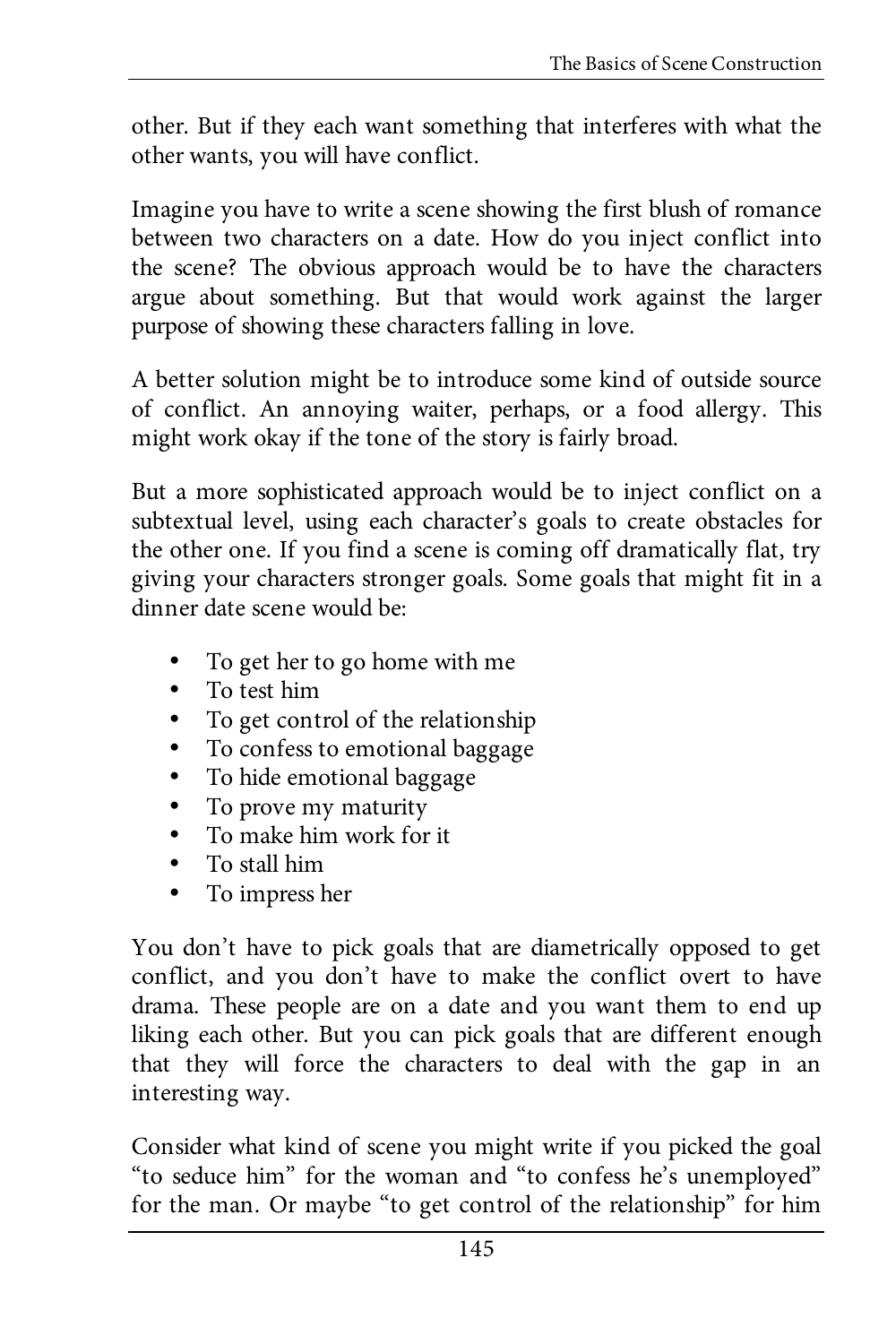and "to test him" for her. Voices never have to rise, nobody has to get angry… but the conversation no longer seems so casual.

You can make things even more complicated by adding an emotional modifier to the goal, such as "fear" or "excitement" or "confidence" or "disgust." So now it can become "to seduce, with anxiety." Note that I'm not talking about anxiety as a technique used to seduce, but rather an emotion the seducer is feeling. Imagine the difference between "to stall, with disgust" and "to stall, with lust."

#### **Setting**

Where you set your scene can have a big impact on the drama. The same basic scene from a movie located in New York can be very different from one set in San Antonio, Texas or Venice, Italy. Think about how you might use those three locations to give a unique spin to a big emotional scene about a couple breaking up. In *Gravity*, the setting of the International Space Station gave the filmmakers an opportunity for a dramatic scene – when fire breaks out. (The world of the Deep South was a particularly rich setting for me to mine in the development of *Sweet Home Alabama*.)

Even within the world of your story, you will have choices as to where to set a specific scene. This will often be dictated by your story needs. But to the extent that you have some choice, there are a few things you should consider.

First, what will be visually interesting? Maybe you have a scene of a girl telling her boyfriend she wants to break up. Initially you'll probably think about setting this scene at one of their houses or at a restaurant. But wouldn't it be more visually interesting if they were on a trail above a waterfall? Or attending a NASCAR race?

Second, the setting can enhance the dramatic or comedic elements of the scene. What if the break-up was happening at church during a worship service? Or in front of a line of parents bringing their kids to sit on Santa's lap at the mall?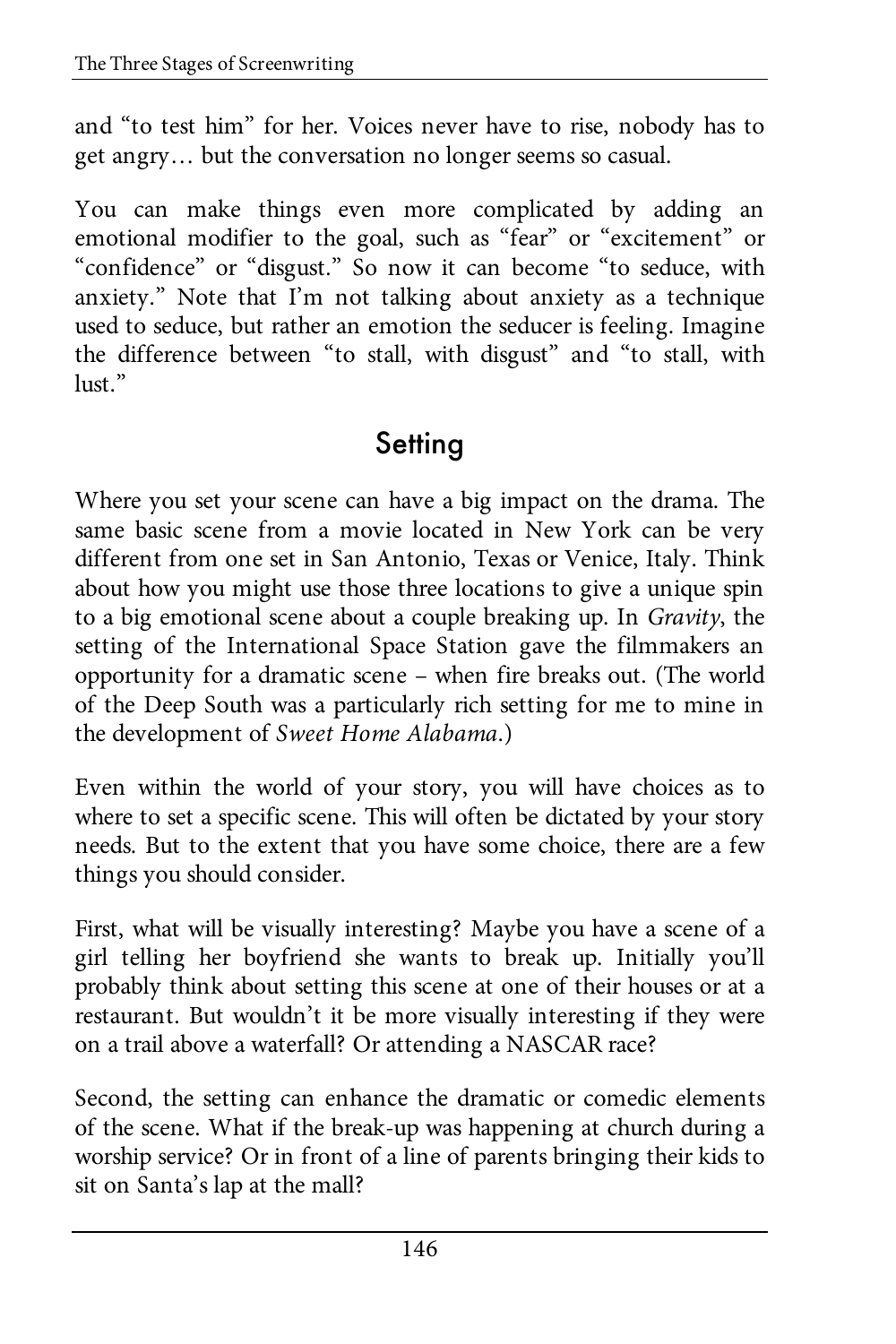Finally, the setting can help you tell your story. In *Little Miss Sunshine*, Richard rides from the cheap motel he's staying at with his family to confront Stan Grossman at a conference. The conference hotel is sprawling and luxurious - highlighting the different circumstance between Richard and Stan.

#### **Twists**

From your outline you know what has to happen in the scene. Your job now is to figure out the most interesting way for it to happen. A common problem in a first draft is that every scene broadcasts its purpose. You want twists and surprises in a scene so that they're fun and engaging.

You know where you have to end up. Don't start aiming for that conclusion. Point the scene in a different direction and then have something come in to twist things. Use a little misdirection to surprise the character and the audience. If the characters on the date are going to be charmed by each other at the end, have the date start badly. Maybe have one of the characters go into the date with the intention "to get it over with."

There's a technique in screenwriting known as *Preparation-in-Opposition*. This is when you heighten a twist or surprise by setting up the opposite. If you're going to deliver bad news to the character, for example, set them up to be happy. More importantly, set up the audience to believe happy stuff is going to happen. Then the bad news is a greater shock. It sounds simple, but in practice it's very easy to miss opportunities to do this.

One version of this technique has become cliché – if you're watching an action movie and a cop announces he's near retirement and shows someone a picture of his adoring family and/or the boat he's just bought, you can be sure he's about to die. Of course unless you're doing parody, you'll want to avoid such an obvious manipulation.

Would E.T.'s resurrection in *E.T.: The Extra-Terrestrial* be nearly as joyful if we hadn't gone through the whole traumatic bit of Elliott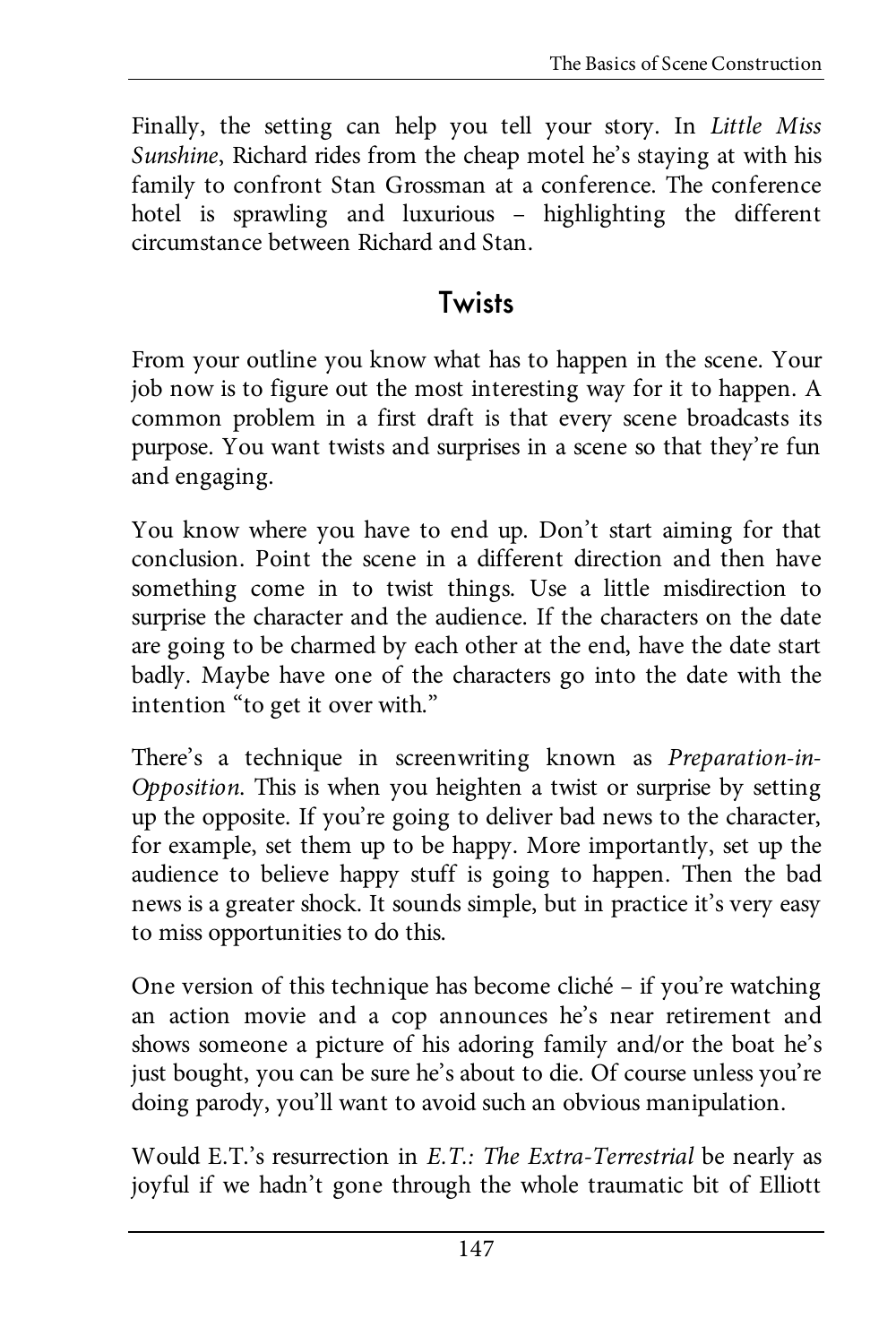saying goodbye first? The scene starts sad, which makes the twist powerful.

"Try harder" moments can also create good twists. The character starts the scene taking one kind of action, but at some point they realize that is not going to work. So they have to change tactics.

For example, in *Little Miss Sunshine*, when Richard is talking to the bereavement liaison after his father's death, Richard explains that the family needs to get to California by 3 pm, and that they will come back to fill out the paperwork on their way home. When the liaison insists they cannot leave, Richard realizes he will have to try harder to achieve his goal. This leads to the scheme to steal the body.

#### *Practical Application: Planning Your Scene*

- *What is the purpose of the scene? How does the scene change things – how will the story have progressed at the end of the scene?*
- *Who is the main character of the scene? What do they want? What action are they taking to get what they want?*
- *What are the obstacles to the character getting what they want? Brainstorm potential internal and external obstacles. Consider what the other characters want – do they provide appropriate opposition? Make sure the obstacles escalate.*
- *Is there at least one twist in the scene? Could you have a "try harder" moment? Will it help to use preparation-inopposition?*
- *Finally, brainstorm a bunch of ideas for things that could happen in the scene. You don't have to use them all – you probably shouldn't. But this will help you move past your*